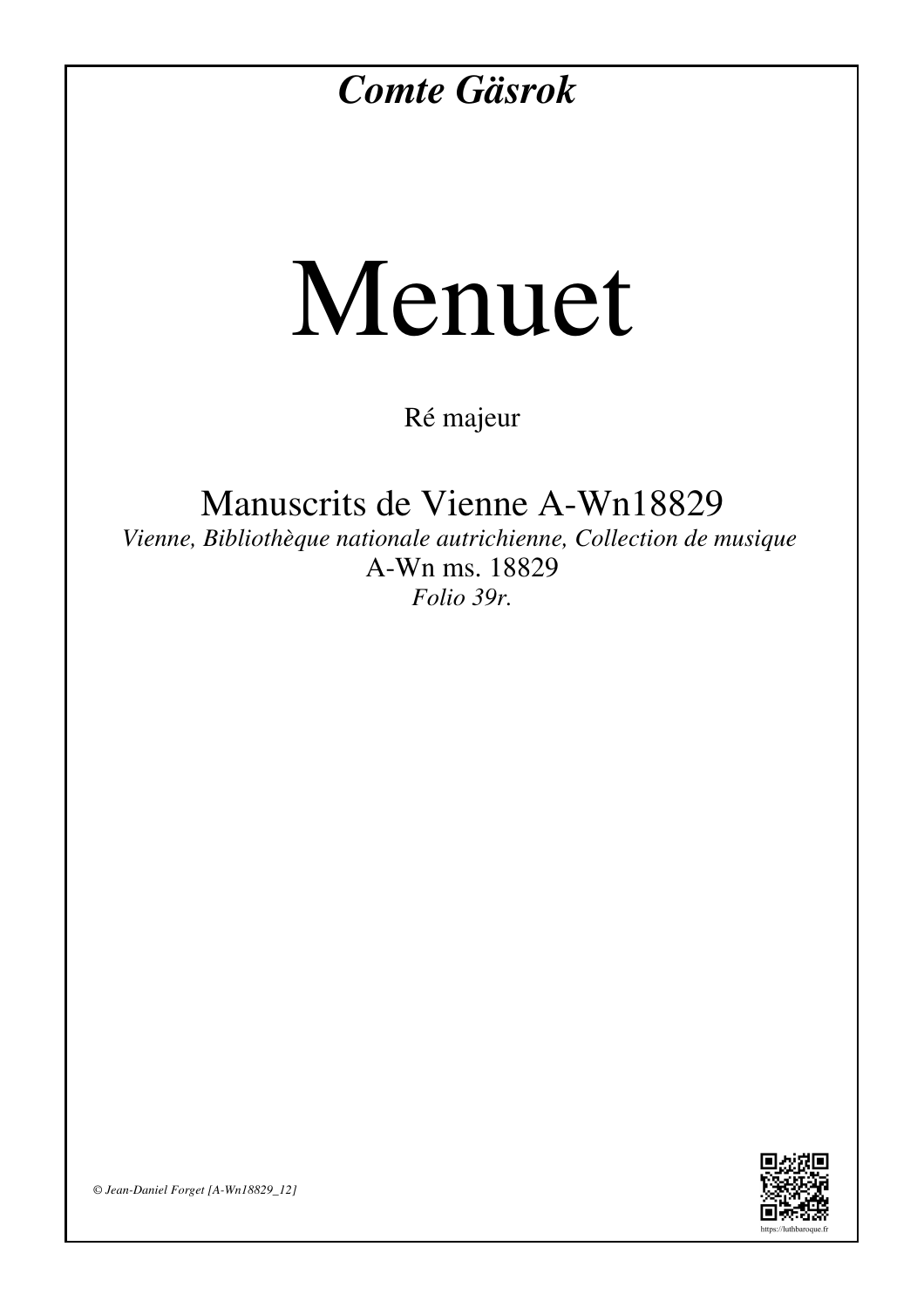Menuet Comte gäsrok













1. Original: slur not found

Ms. Vienne A-Wn18829, Comte Gäsrok, Menuet en Ré majeur. [A-Wn18829\_12] Page 1